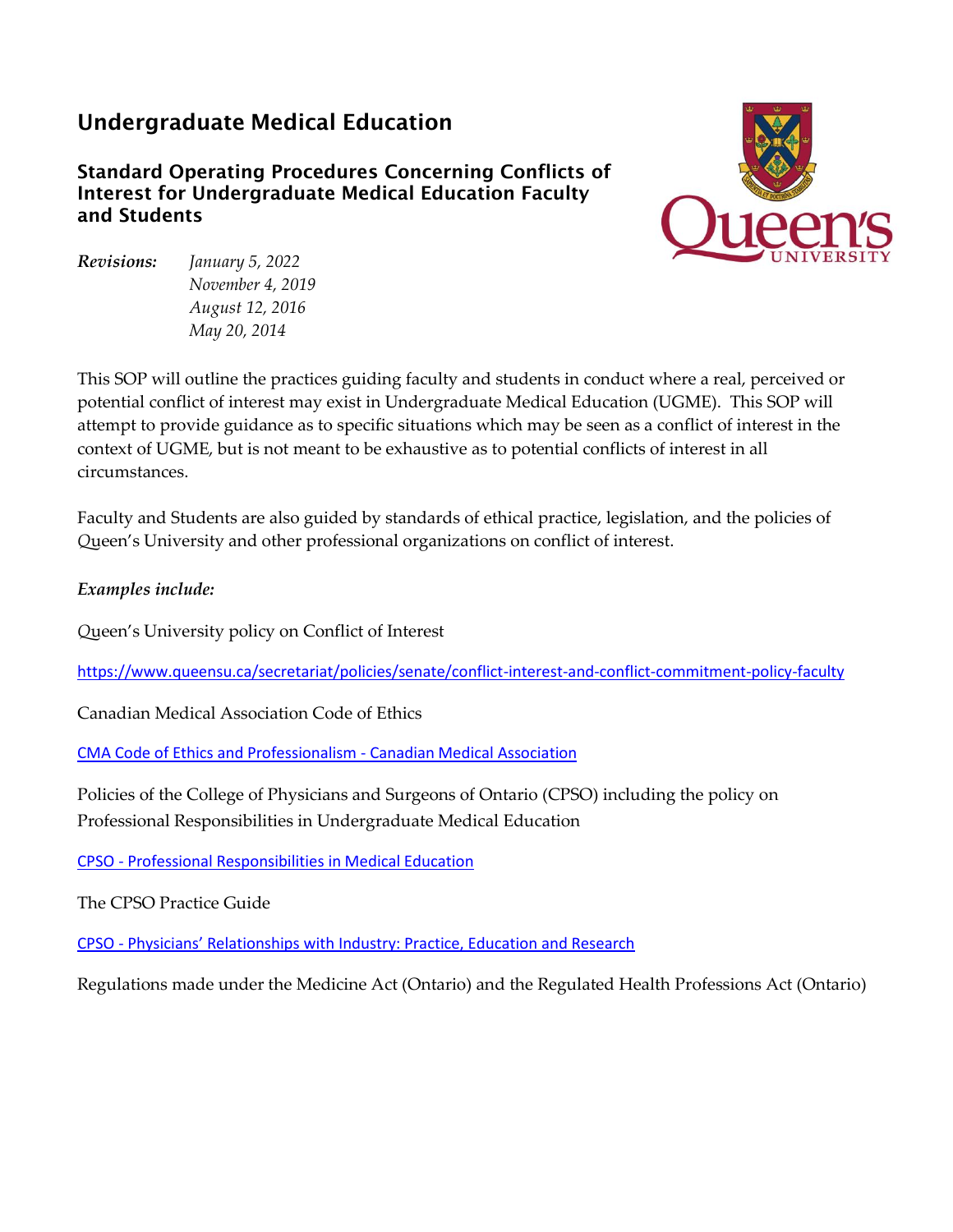#### **Declarations of Conflict of Interest**

Students, staff and faculty must disclose any perceived, potential or real conflicts of interest when teaching, presenting or participating in administrative functions or meetings in the course of their duties in Undergraduate Medical Education.

- Faculty and Students will include a disclosure or statement at the beginning of any learning event that includes information regarding any conflicts related to material to be discussed. This includes a visible disclosure on any learning materials available in print or electronically and any independent learning events. This includes but is not limited to:
	- o Assigning or providing education material to students when the material is authored or provided for the purposed of marketing a product or service
	- o Assigning or providing education material to students where the material is authored by a member of faculty and the assignment will result in personal gain
	- o Having a financial, personal or pecuniary interest in any therapy or service which is taught, presented or recommended in the course of teaching, including clinical teaching and/or presentation
- UGME meetings will provide opportunity for participants to declare any conflicts of interest at the beginning of the meeting and at any time a participant becomes aware of a real or potential conflict. The Chair of the meeting will then decide on the degree to which the member may then participate in discussion and/or voting at the meeting.
	- o Conflicts will be recorded in the Committee minutes
	- o Depending on the sensitivity of the issue being discussed the Committee member may be asked to leave the meeting
- All UGME sanctioned events or events occurring within the University attended by medical students where financial, material or other support is provided from outside of the University will require full and visible disclosure of the nature of the support provided and the prior approval given by MD PEC.